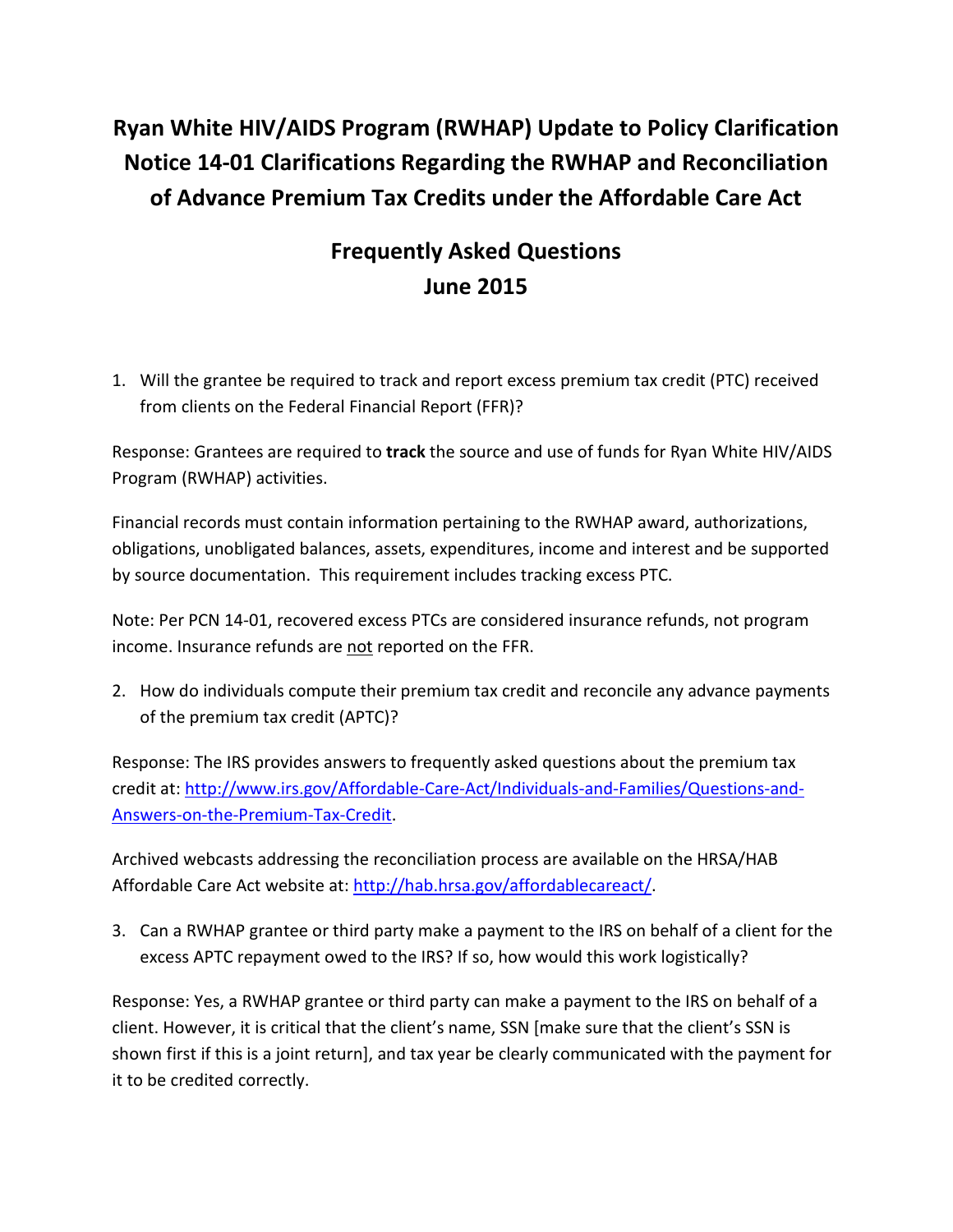4. Can a RWHAP grantee or third party make a payment to the IRS on behalf of a client for the excess APTC repayment even if the client does not have a balance due to the IRS (because of other tax payments or credits on the return)?

Response: Yes, a RWHAP grantee or third party can make a payment to the IRS for the amount of the excess APTC repayment, even if a client had no overall tax liability for that year. An additional payment made after an account has a "zero balance" (and that does not have a specific designation that it be applied to the following tax year as an estimated tax payment) would be temporarily held in the account, until it is determined that there are no other outstanding liabilities, prior to being refunded to the taxpayer.

5. Must a RWHAP grantee or third party vigorously pursue excess PTC even if the client is not getting a refund from the IRS (because of other tax liabilities on the return)?

Response: Yes, a RWHAP grantee or third party must vigorously pursue excess premium tax credit even if the client is not due a refund.

6. How can RWHAP grantees determine the amount of excess APTC repayment they may pay to the IRS on behalf of the client? Similarly, how can RWHAP grantees determine the amount of excess premium tax credit to "vigorously pursue"?

Response: RWHAP grantees can only pay the excess APTC repayment attributed to the individual client. Grantees may not use RWHAP funds to pay for any other tax liability for which the client is responsible or make direct payments to clients. Similarly, RWHAP grantees can only vigorously pursue the excess premium tax credit amount attributable to the individual client.

Grantees can find the information needed to determine a client's excess APTC repayment or excess premium tax credit on the associated tax forms – Form 1095-A (Health Insurance Marketplace Statement), Form 8962 (Premium Tax Credit), and the Form 1040 series of individual income tax returns. Grantees should document the methodology used to determine the amount of excess APTC repayment or excess premium tax credit attributable to individual clients (e.g., in situations where the client's tax return includes additional members in the household and/or multiple people in the household are enrolled in Marketplace coverage).

7. Can the IRS provide a proof of payment or receipt of payment confirmation to the RWHAP grantee making the payment?

Response: The IRS only issues receipts at walk-in locations (for example – IRS Taxpayer Assistance Centers). The IRS does not send receipts to tax filers who mail in payments. Therefore, providing a receipt of payment to the RWHAP grantee would only be possible with